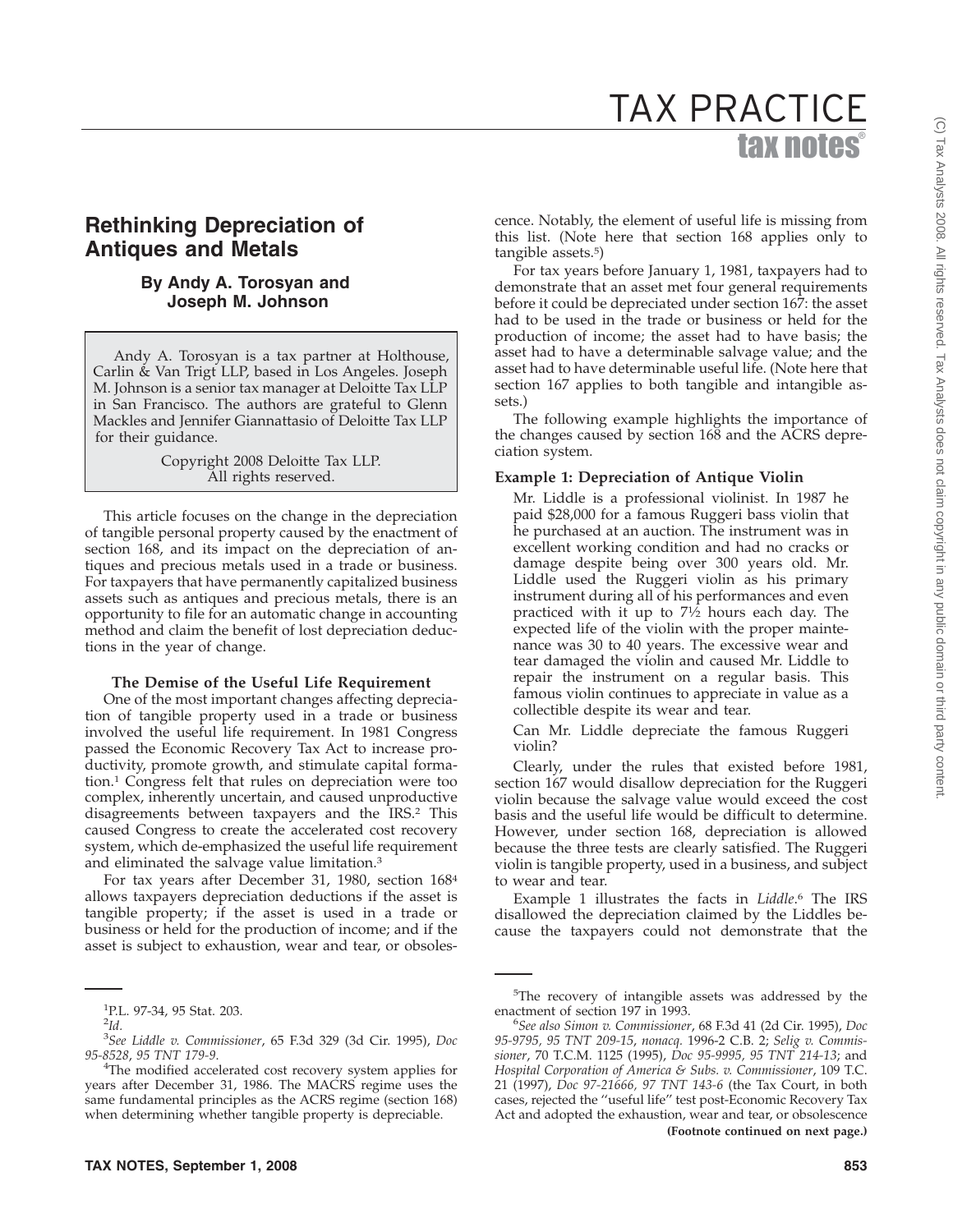property has a ''determinable useful life.'' The IRS argued that ''de-emphasis of useful life is not synonymous with abrogation of useful life.'' However, the court held that Congress de-emphasized useful life by ''creating four short periods of time over which taxpayers can depreciate tangible personalty used in their trade or business.'' The Third Circuit affirmed the Tax Court's decision and allowed the taxpayers to deduct depreciation.7

Although the IRS has not acquiesced to the *Liddle* and *Simon* decisions, in TAM 199927001,8 the IRS addressed whether a taxpayer was entitled to deduct expenses as research and experimental expenditures under section 174. For expenses to be deductible under section 174, the property for which the expenses were incurred must not be depreciable property in the hands of the taxpayer.<sup>9</sup> In determining whether the property at issue was depreciable, the IRS stated:

In fact, the plain meaning of the term ''property of a character subject to the allowance for depreciation'' refers to the character of the property, and not to whether it is depreciable in the hands of a particular taxpayer. The term has been widely construed to *impose only three requirements: (1) that the property is subject to exhaustion, wear and tear or obsolescence; (2) that the property be used over a period of years; and (3) that the property be used in a trade or business or held for the production of income.* See section 167(a). [Citing both *Liddle* and *Simon*] [Emphasis added.]

## **Example 2: Depreciation of Metals**

Blue Steel Inc. is a glass manufacturer and uses molten tin in its float process when making glass. The float process involves melting limestone, sand, soda ash, and other glass material components to form liquefied molten glass. The molten glass then proceeds into a ''tin bath'' structure that holds up to 200 tons of liquefied, molten tin. Once the glass is hardened, it is then cut into various sizes. The molten tin is an integral part of the manufacturing process. During this process some of the tin oxidizes and has to be physically removed and new tin must be added to the tin bath.

Can Blue Steel depreciate the 200-ton base amount of molten tin?

In Rev. Rul. 75-491<sup>10</sup> the IRS ruled that the base amount of tin is not depreciable because it does not lose its identity as tin or become part of a depreciable asset. The IRS also ruled that the tin added to keep the base amount at the optimal level is a deduction under section 162 as part of the direct costs of producing the glass (that is, it is a cost of the inventory).

However, in *O'Shaughnessy*, the taxpayer depreciated the base amount of tin and also deducted the cost of the new tin added to the tin bath as a repair and maintenance expense. The IRS allowed the repair and maintenance expense deduction, but disallowed the depreciation claimed on the base amount of tin, relying on Rev. Rul. 75-491. The Eighth Circuit affirmed the district court decision that depreciation deductions are allowed because the tin is subject to ''exhaustion, wear and tear'' within the meaning of section 168. The Eighth Circuit also ruled that Rev. Rul. 75-491 was not controlling because it ''predates the substantial restructuring of the depreciation rules effected by the adoption of the Accelerated Cost Recovery System (ACRS) (1981) and the Modified Accelerated Cost Recovery System (MACRS) (1986).''

Because the courts have embraced the demise of the useful life requirement and have instead focused on whether an asset is subject to ''exhaustion, wear and tear,'' taxpayers should revisit the basis of their assets and rethink how they are applying the tax depreciation rules — it can yield significant benefits. If taxpayers have incorrectly applied the section 168 depreciation rules to tangible assets or the section 167 rules to intangible assets, an automatic method change can be obtained.11 This change generally results in a favorable adjustment that can be used in one year. Other revenue rulings that may be affected by the *O'Shaughnessy* decision include Rev. Rul. 68-19212 (regarding radium used as a therapeutic agent) and Rev. Rul. 90-6513 (regarding precious metals such as gold and platinum used in a trade or business).

#### **Changing a Method of Accounting**

#### **In General**

In determining whether a taxpayer can change its method of accounting for some types of depreciable property, it is first necessary to determine whether the taxpayer has established a method of accounting for those costs. Once that has been determined, it is then necessary to determine whether the taxpayer can change its method of accounting to depreciate or amortize the costs. If a change may be made, the mechanics of the change, including any section 481 adjustment, must be determined.

Until recently, neither the code nor the regulations specifically defined a ''method of accounting.'' Reg. section 1.446-1(a)(2) provides that an accounting method must: be permissible and clearly reflect income, be used consistently, and be continuously employed, unless the

test); *O'Shaughnessy v. Commissioner*, 89 A.F.T.R. 2d 2002-658 (D. Minn. 2001), *aff'd*, 332 F.3d 1125 (8th Cir. 2003), *Doc 2003-14490, 2003 TNT 115-4* (the U.S. district court held that because molten tin used in glass manufacturing suffers volumetric losses, it is subject to ''exhaustion wear and tear'' and is therefore depreciable under section 168). <sup>7</sup>

 $Z$ It is important to highlight that "passive assets" such as artwork placed on office walls generally do not qualify for depreciation because of the difficulty of showing a connection between the decorations and an increase in business income. *Simon v. Commissioner*; *Liddle v. Commissioner*. <sup>8</sup>

*Doc 1999-23211*, *1999 TNT 132-24*. <sup>9</sup>

 $9$ Section 174(c).

<sup>101975-2</sup> C.B. 19.

<sup>11</sup>Section 446(e). *See* Rev. Proc. 2002-9, 2002-1 C.B. 327, *Doc 2002-555, 2002 TNT 5-9*; Form 3115. 121968-1 C.B. 78. 131990-2 C.B. 41.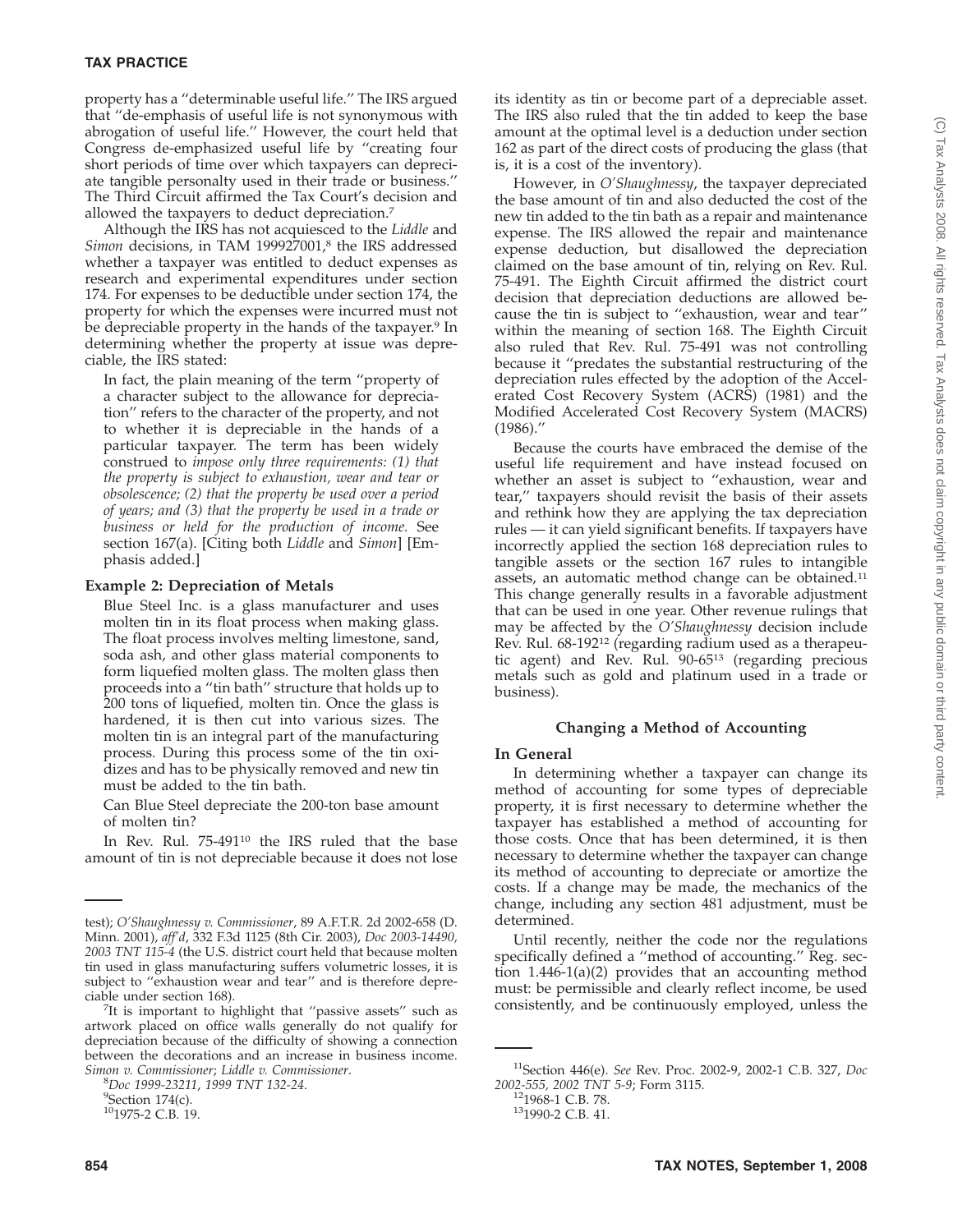taxpayer receives consent from the commissioner to change the method of accounting.

Rev. Rul. 90-3814 states that if a taxpayer treats an item properly in the first return that reflects the item, it is not necessary to treat the item consistently in two or more consecutive tax returns before it has adopted a method of accounting. In other words, by treating an item correctly in one return, the taxpayer has established a method of accounting. Also, Rev. Rul. 90-38 provides a two-year rule for taxpayers that use an impermissible method of accounting for depreciation. If a taxpayer incorrectly accounts for the depreciation of an asset for two or more consecutively filed federal income tax returns, that method is considered adopted by the taxpayer. To change the incorrect method, the taxpayer would have to obtain permission from the IRS.

However, in Rev. Proc. 2004-11,<sup>15</sup> notwithstanding the two-year rule in Rev. Rul. 90-38, a taxpayer may file a Form 3115, ''Application for Change in Accounting Method,'' under Rev. Proc. 97-27, 1997-1 C.B. 680 (or its successor), or Rev. Proc. 2002-9,<sup>16</sup> as applicable, to change from an impermissible method of accounting for depreciation to a permissible method of accounting for depreciation under reg. section  $1.446-1(e)(2)(ii)(d)$  for any depreciable or amortizable property subject to reg. section  $1.446 - 1(e)(2)(ii)(d)$ .

Alternatively, the taxpayer may make the change from the impermissible depreciation method to the permissible depreciation method by filing an amended federal tax return if the impermissible method was only used in one year.

In summary, the IRS allows taxpayers to change their impermissible method of accounting for depreciable property by filing a Form 3115 (whether or not the incorrect method is used for one or more years) and also allows taxpayers to correct an impermissible method of accounting for depreciable property by filing an amended return if the incorrect method was only used in one year. (Note that Rev. Proc. 2004-11 was clarified, modified, amplified, and superseded by Rev. Proc. 2007- 16.<sup>17</sup> The changes between the two procedures were largely administrative in nature, with little affect on the technical merits of Rev. Proc. 2004-11.)

# **Changes Related to Depreciation and Amortization**

The IRS has issued final regulations under section 446(e) on whether a change in computing depreciation or amortization, as well as a change in the treatment of an asset from nondepreciable or nonamortizable to a depreciable or amortizable asset, is a change in method of accounting.18

Reg. section  $1.446-1(e)(2)(ii)(a)$  provides that a change in the method of accounting includes a change in the overall plan of accounting for gross income or deductions

<sup>14</sup>1990-1 C.B. 57.<br><sup>15</sup>2004-1 C.B. 311, *Doc 2003-27240, 2003 TNT 250-4*.<br><sup>16</sup>Also, Rev. Proc. 2004-11 revised the depreciation changes in

Reg. section  $1.446-1(e)(2)(ii)(b)$  provides that a change in method of accounting does not include correction of mathematical or posting errors, or errors in computation of tax liability (for example, errors in computing foreign tax credits, net operating losses). Also, a change in method of accounting does not include adjustment of any item of income or deduction that does not involve the proper time for the inclusion of that item into income or the taking of a deduction (for example, reclassification of an interest expense to dividends paid). An adjustment to increase a bad debt reserve and a change in the treatment of an item that results from a change in facts are also not changes in accounting method.

Reg. section 1.1016-3(h) clarifies that the ''allowed or allowable'' rule (for depreciable and amortizable assets) in section 1016(a)(2) does not permanently affect a taxpayer's lifetime income for purposes of determining whether a change in depreciation or amortization is a change in method of accounting under section 446(e).

Reg. section  $1.446-1(e)(2)(ii)(d)(2)$  provides a list of depreciation and amortization changes that qualify as changes in method of accounting:

- changes in the depreciation method, period of recovery, or convention of a depreciable or amortizable asset;
- changes to or from claiming the section 168(k) or section 1400L(b) additional first-year depreciation deduction, under some circumstances;
- changing the salvage value of an asset to zero, if the salvage value of the asset is expressly treated as zero under the code (any other change in salvage value is not treated as a change in method of accounting);
- changes in accounting for depreciable or amortizable assets from single asset accounting to multiple asset accounting (pooling), or vice versa, or from one type of multiple asset accounting (pooling) to a different type of multiple asset accounting (pooling);
- for mass assets accounted for in multiple asset accounts or pools, changes in the method of identifying which assets have been disposed (for example, from specific identification to a first-in, first-out method);
- changes in the treatment of an asset from nondepreciable to depreciable (for example, a change in the treatment of an asset that was used entirely in the taxpayer's trade or business and was never held for sale from being treated as inventory to being treated as depreciable property).

Reg. section  $1.446-1(e)(2)(ii)(d)(3)$  provides that the following are not changes in method of accounting:

• an adjustment in the useful life of a depreciable or amortizable asset for which depreciation is determined under section 167 (other than under section 168, section 1400I, section 1400L, or former section 168);

Rev. Proc. 2002-9, to conform to these regulations. 172007-1 C.B. 358, *Doc 2006-25669, 2006 TNT 248-9*. 18T.D. 9307, *Doc 2006-25620*, *2006 TNT 247-6*.